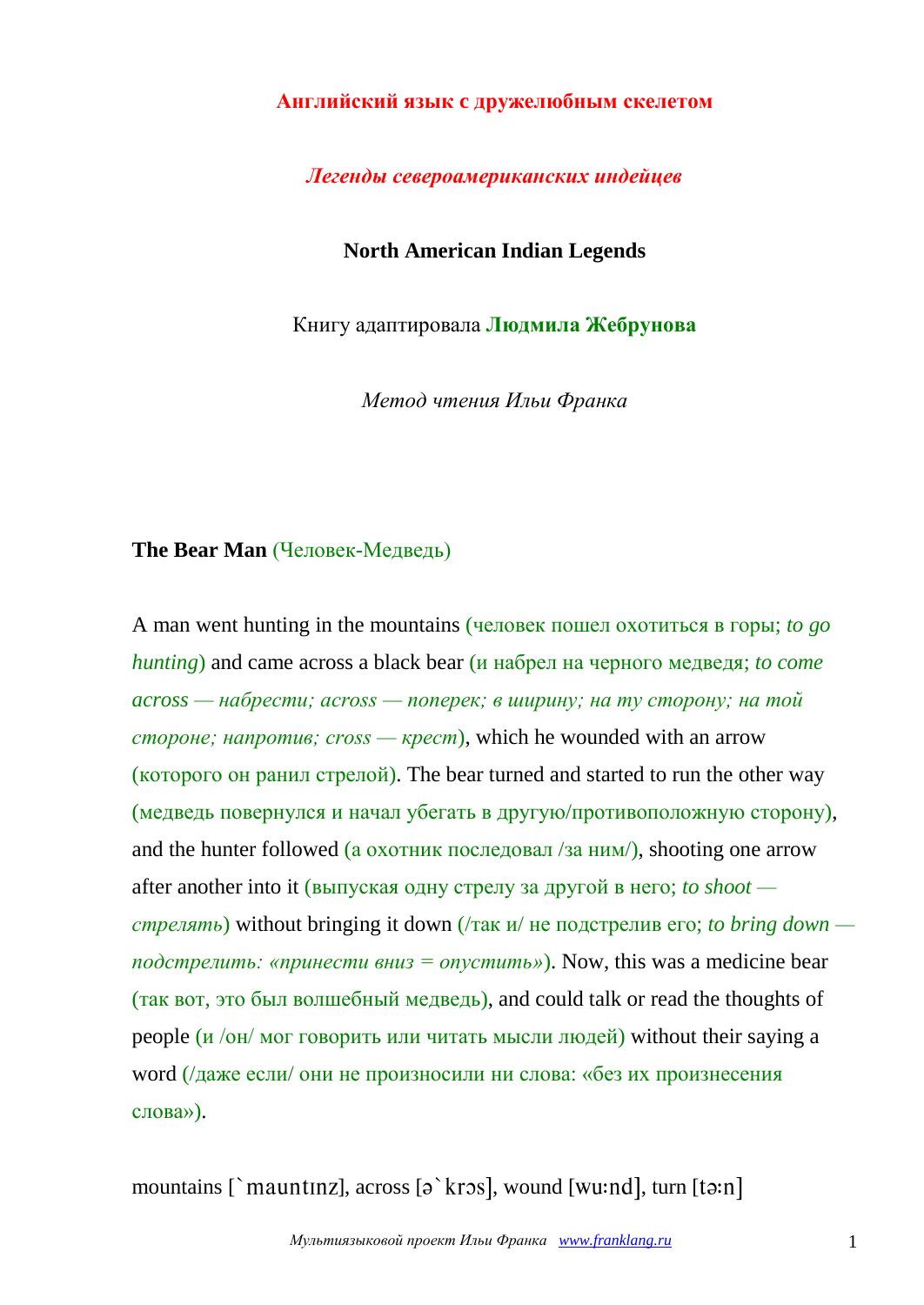A man went hunting in the mountains and came across a black bear, which he wounded with an arrow. The bear turned and started to run the other way, and the hunter followed, shooting one arrow after another into it without bringing it down. Now, this was a medicine bear, and could talk or read the thoughts of people without their saying a word.

At last he stopped (наконец он остановился) and pulled the arrows out of his side (и вытащил стрелы из своего бока) and gave them to the man  $\mu$  отдал их человеку; *to give*), saying (говоря), "It is of no use for you to shoot at me (нет никакой пользы тебе стрелять в меня), for you can not kill me (ибо ты не можешь убить меня). Come to my house and let us live together (пойдем в мой дом и давай жить вместе)." The hunter thought to himself (охотник подумал про себя; *to think*), "He may kill me (он может убить меня)"; but the bear read his thoughts and said (но медведь прочитал его мысли и сказал), "No, I won't hurt you (нет, я не причиню тебе вреда; *to hurt — причинить боль; ранить; ушибить*)." The man thought again (мужчина подумал снова), "How can I get anything to eat (как я смогу достать что-либо поесть = достать себе пропитание)?" but the bear knew his thoughts (медведь понял = *прочитал* его мысли; *to know — знать; понять*), and said, "There shall be plenty (там будет довольно/достаточно; *plenty — обилие*)." So the hunter went with the bear (поэтому охотник пошел с медведем).

pull [ ], arrow [ ], shoot [ , hurt [ , read /прош. вр./ [ ], hunter [`h^ntə]

At last he stopped and pulled the arrows out of his side and gave them to the man, saying, "It is of no use for you to shoot at me, for you can not kill me. Come to my house and let us live together." The hunter thought to himself, "He may kill me"; but the bear read his thoughts and said, "No, I won't hurt you." The man thought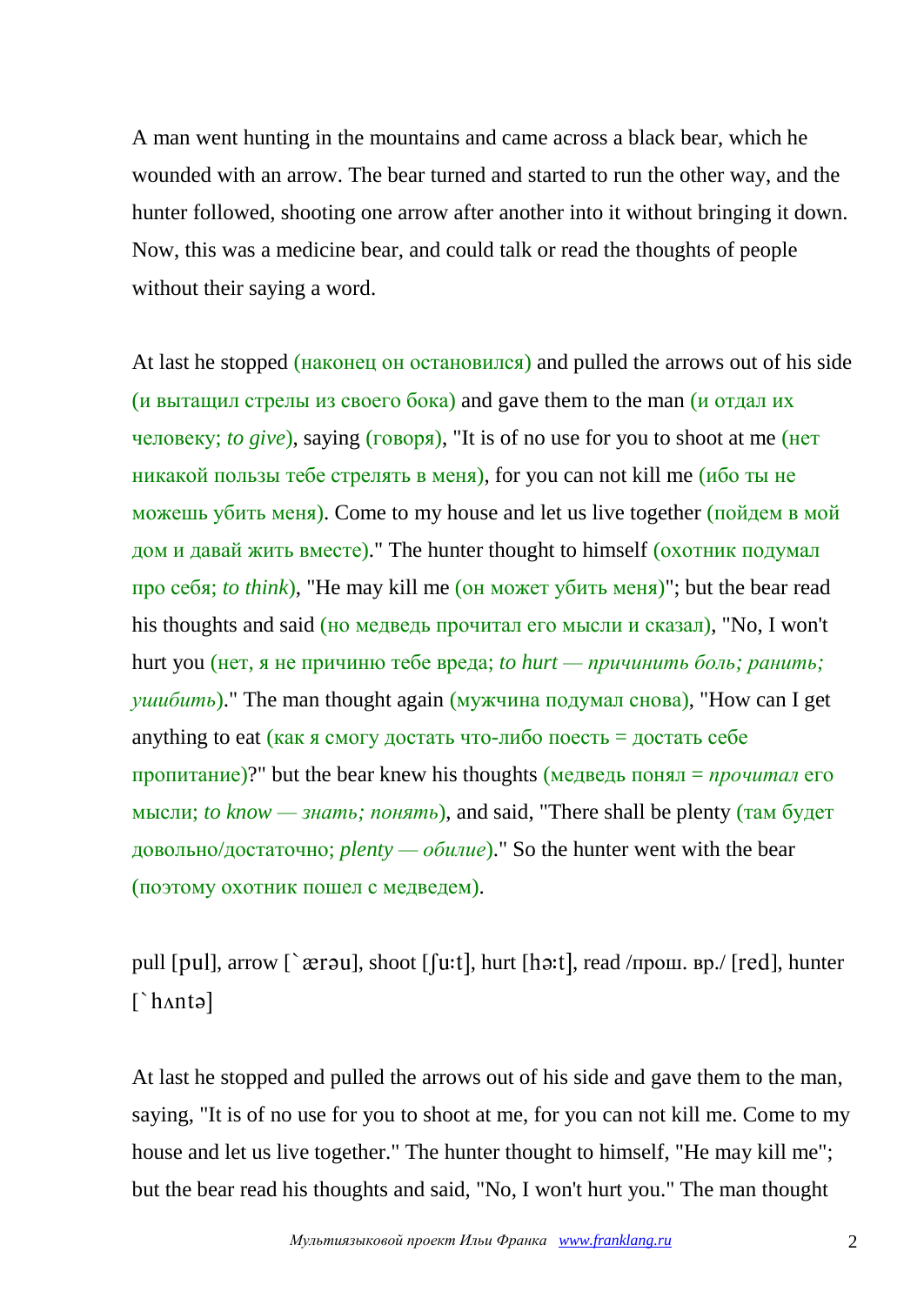again, "How can I get anything to eat?" but the bear knew his thoughts, and said, "There shall be plenty." So the hunter went with the bear.

They went on together (они шли вместе; *to go on — идти дальше, продолжать идти*) until they came to a hole in the side of the mountain (пока не пришли к берлоге в склоне горы; *hole — дыра; отверстие; нора, берлога; side — край, сторона*), and the bear said (и медведь сказал), "This is not where I live (это не /то место/, где я живу), but there is going to be a council here (но здесь будет проходить совет) and we will see what they do  $(u$  мы посмотрим, что они сделают)." They went in  $(OHH)$  вошли), and the hole widened as they went  $(u)$ берлога расширялась по мере продвижения внутрь: «когда они шли/продвигались»), until they came to a large cave (пока они не добрались до большой пещеры) like a townhouse (как городской дом). It was full of bears (он был полон медведей) — old bears (старых медведей), young bears (молодых медведей), and cubs (и детенышей), white bears (белых медведей), black bears (черных медведей), and brown bears  $(u 6y)$ рых медведей) — and a large white bear was the chief (и большой белый медведь был /их/ вождем).

council [kaunsl], widen [waidn], cave [keɪv]

They went on together until they came to a hole in the side of the mountain, and the bear said, "This is not where I live, but there is going to be a council here and we will see what they do." They went in, and the hole widened as they went, until they came to a large cave like a townhouse. It was full of bears-old bears, young bears, and cubs, white bears, black bears, and brown bears—and a large white bear was the chief.

They sat down in a corner (они уселись в углу; *to sit down*), but soon the bears scented the hunter (но вскоре медведи учуяли охотника) and began to ask  $(u)$ начали спрашивать; *to begin*), "What is it that smells bad (что это, что так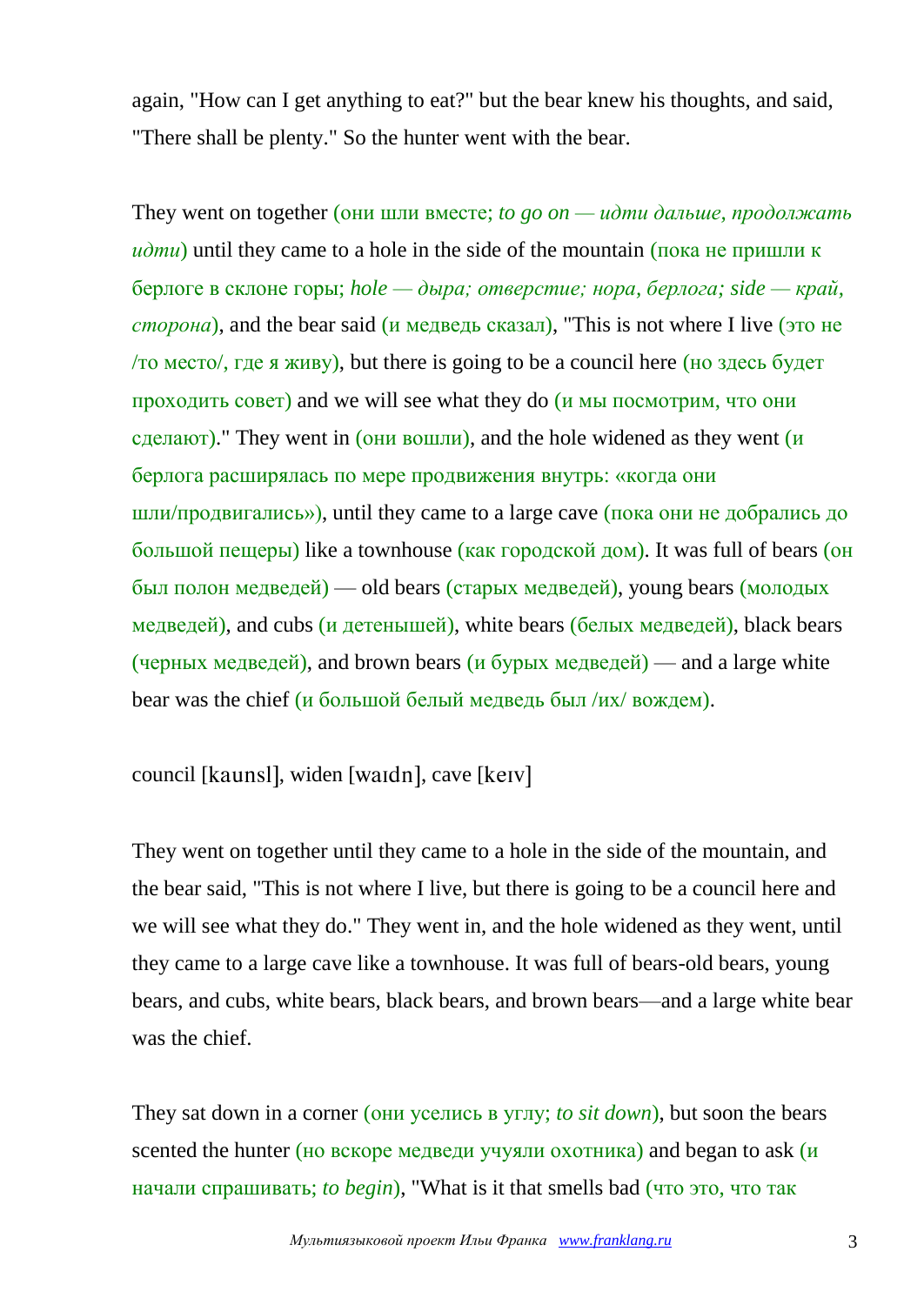воняет: «дурно пахнет»)?" The chief said (вождь сказал), "Don't talk so (не говорите так); it is only a stranger come to see us (это просто чужак пришел повидать нас = к нам в гости; *to come to see — навестить*). Let him alone (оставьте его одного = в покое)."

down [daun], talk [ $t$ :k], so [sau], alone [a `laun]

They sat down in a corner, but soon the bears scented the hunter and began to ask, "What is it that smells bad?" The chief said, "Don't talk so; it is only a stranger come to see us. Let him alone."

Food was getting scarce in the mountains (пропитание становилось скудным в горах), and the council was to decide (и совет должен быть решить) what to do about it (что делать с этим: «насчет этого»). They had sent out messengers all over (они разослали посыльных повсюду), and while they were talking (и пока они беседовали) two bears came in and reported (два медведя вошли и сообщили) that they had found a country in the low grounds (что они нашли страну/местность в нижних землях) where there were so many chestnuts and acorns (где было так много каштанов и желудей) that mast was knee deep (что в них можно утонуть по колено: «что корм был /по/ колено глубиной»; *mast — плодокорм*).

messenger [`mesind3ə], chestnut [`t[esn $\Lambda t$ ], acorn [`eik $\Im$ :n], report [ri`p $\Im$ :t]

Food was getting scarce in the mountains, and the council was to decide what to do about it. They had sent out messengers all over, and while they were talking two bears came in and reported that they had found a country in the low grounds where there were so many chestnuts and acorns that mast was knee deep.

Then they were all pleased (тогда они были = *стали* все довольны), and got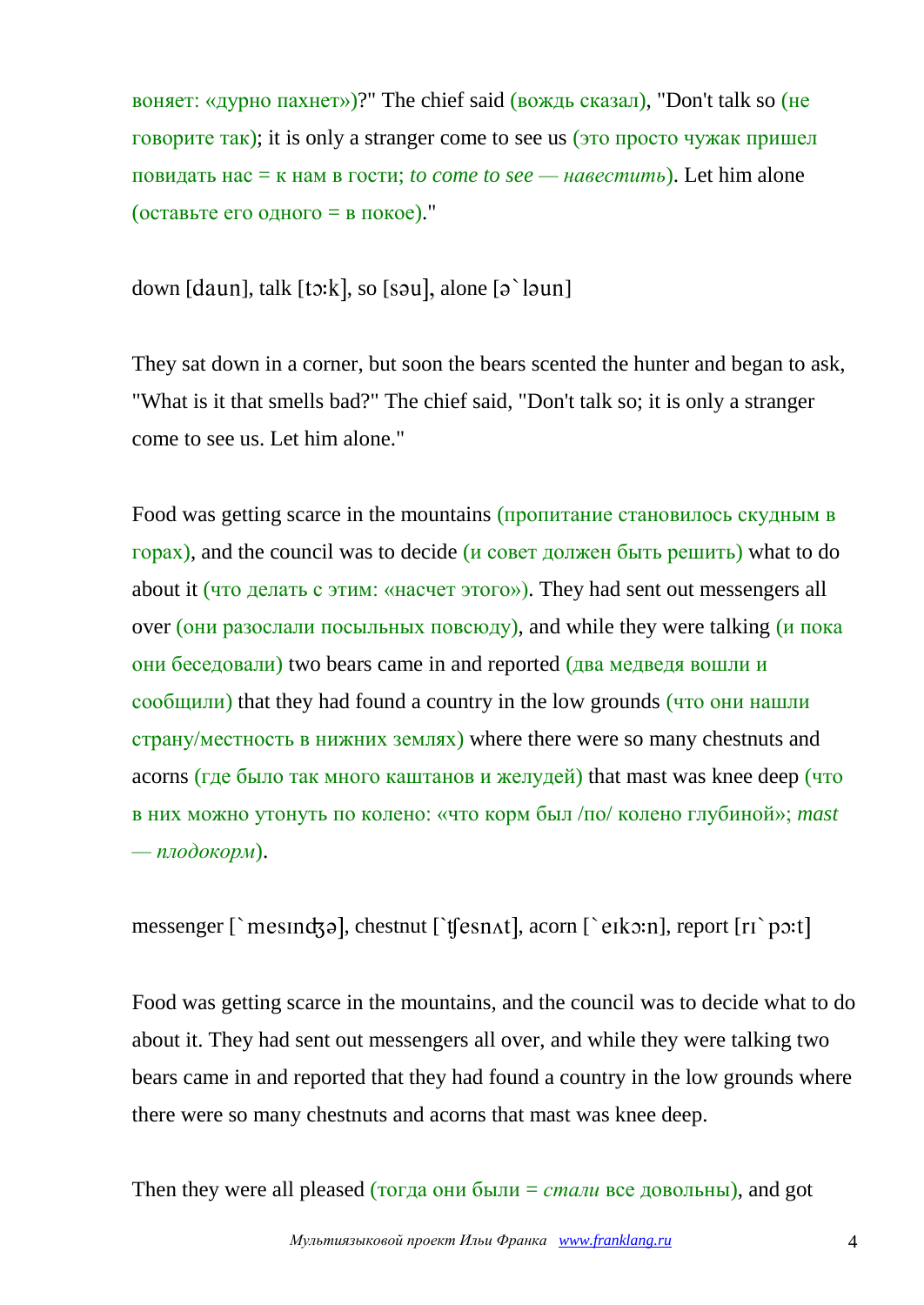ready for a dance (и приготовились к танцу; *to get ready — готовиться: «становиться готовым»*), and the dance leader was the one (и руководитель танца = *ведущий в танце* был тот) the Indians call "Long Hams" (/кого/ индейцы называют Длинные Ляжки; *ham — бедро, ляжка; hams — /разг./*   $(a, b)$ , a great black bear that is always lean (огромный черный медведь, который всегда /остается/ тощим). After the dance the bears noticed the hunter's bow (после танца медведи заметили лук охотника) and arrows (и стрелы), and one said (и один сказал), "This is what men use to kill us (это /то/, что люди используют, чтобы убивать нас). Let us see (давайте посмотрим) if we can manage them (сможем ли мы управиться с ними), and may be we can fight man (и, может быть, мы сможем сражаться с человеком) with his own weapons (его собственным оружием)." So they took the bow and arrows (поэтому они взяли лук и стрелы; *to take*) from the hunter to try them (у охотника, чтобы попробовать).

lean [li:n], manage [`mænɪdʒ], fight [faɪt]

Then they were all pleased, and got ready for a dance, and the dance leader was the one the Indians call "Long Hams," a great black bear that is always lean. After the dance the bears noticed the hunter's bow and arrows, and one said, "This is what men use to kill us. Let us see if we can manage them, and may be we can fight man with his own weapons." So they took the bow and arrows from the hunter to try them.

They fitted the arrow (они приладили стрелу) and drew back the string (и тянули назад тетиву; *to draw*), but when they let go (но когда они отпустили) it caught in their long claws (она зацепилась за их длинные когти; *to catch*) and the arrows dropped to the ground (и стрелы упали на землю). They saw that they could not use the bow and arrows (они увидели, что они не могли пользоваться луком и стрелами) and gave them back to the man (и отдали их назад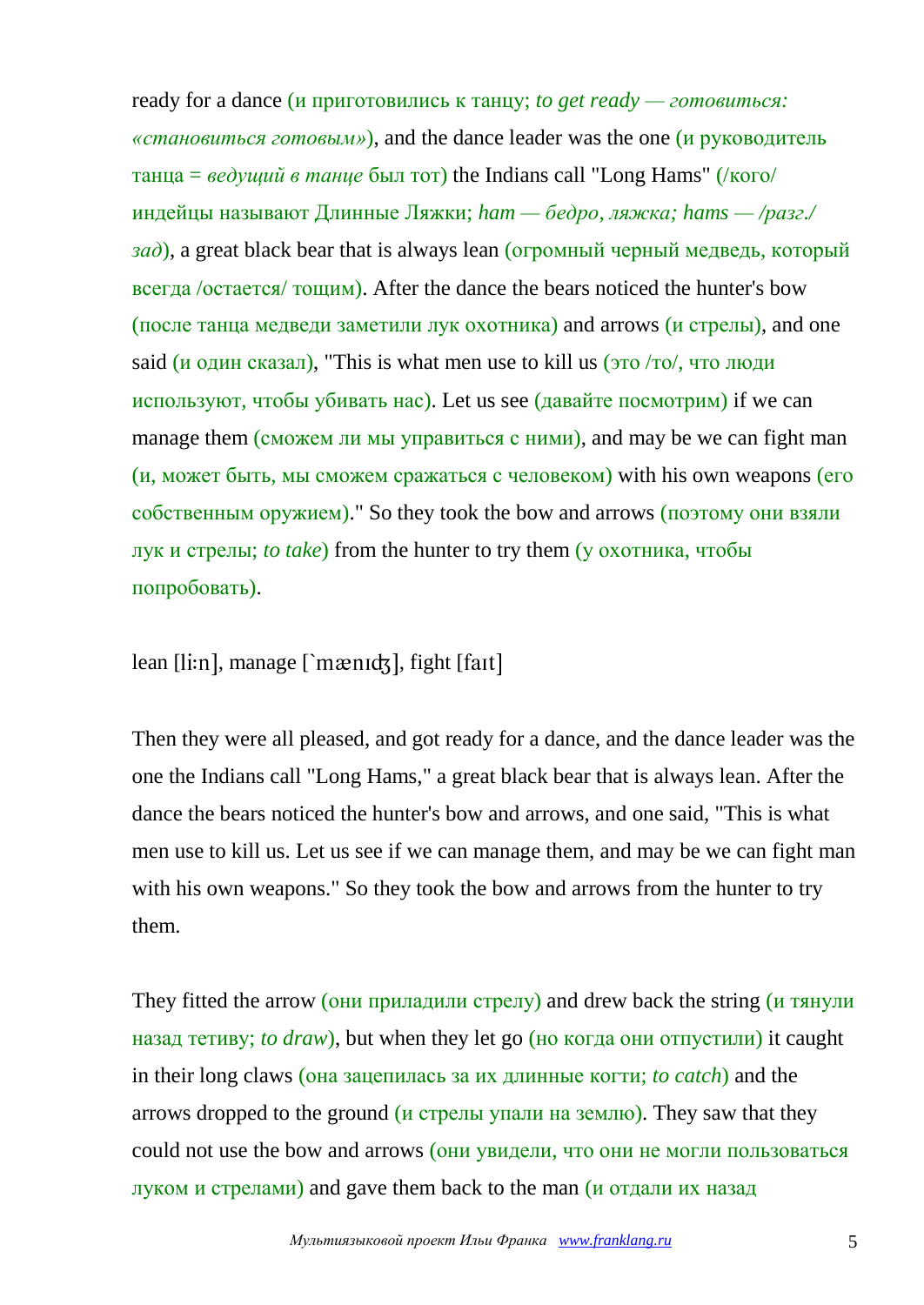человеку). When the dance and the council were over (когда танец и совет были закончены; *to be over — закончиться: «быть через»*), they began to go home  $($ они начали расходиться по домам), excepting the White Bear chief  $($ исключая = *за исключением* Белого Медведя-вождя), who lived there (который жил там), and at last the hunter and the bear went out together (и наконец охотник и медведь вышли вместе).

# claw [klɔ:], over  $\lceil \cdot \text{ouvo} \rceil$ , use [ju:z], back [bæk], excepting [ $\lceil \cdot \text{keptm} \rceil$ ]

They fitted the arrow and drew back the string, but when they let go it caught in their long claws and the arrows dropped to the ground. They saw that they could not use the bow and arrows and gave them back to the man. When the dance and the council were over, they began to go home, excepting the White Bear chief, who lived there, and at last the hunter and the bear went out together.

They went on (они шли) until they came to another hole (пока они не пришли к другой берлоге) in the side of the mountain (в склоне горы), when the bear said (когда = *и тут* медведь сказал), "This is where I live (это = *вот* где я живу)," and they went in  $(\mu)$  ohy bollet below the state of the hunter was very hungry (к этому времени охотник был очень голоден; *hunger — голод*) and was wondering (и размышлял/задавался вопросом) how he could get something to eat (как он мог раздобыть что-либо поесть). The other knew his thoughts (другой = *медведь* знал его мысли), and sitting up on his hind legs (*и*, усевшись на свои задние ноги) he rubbed his stomach with his forepaws (он потер свой живот своими передними лапами)—*so* (*/вот/ так*)—and at once he had both paws full of chestnuts (и сразу же у него обе лапы наполнились каштанами: «обе лапы /стали/ полны каштанов») and gave them to the man (и /он/ дал их человеку).

hole [haul], hind [haind], stomach  $\lceil$  stamak], forepaw  $\lceil$  for px: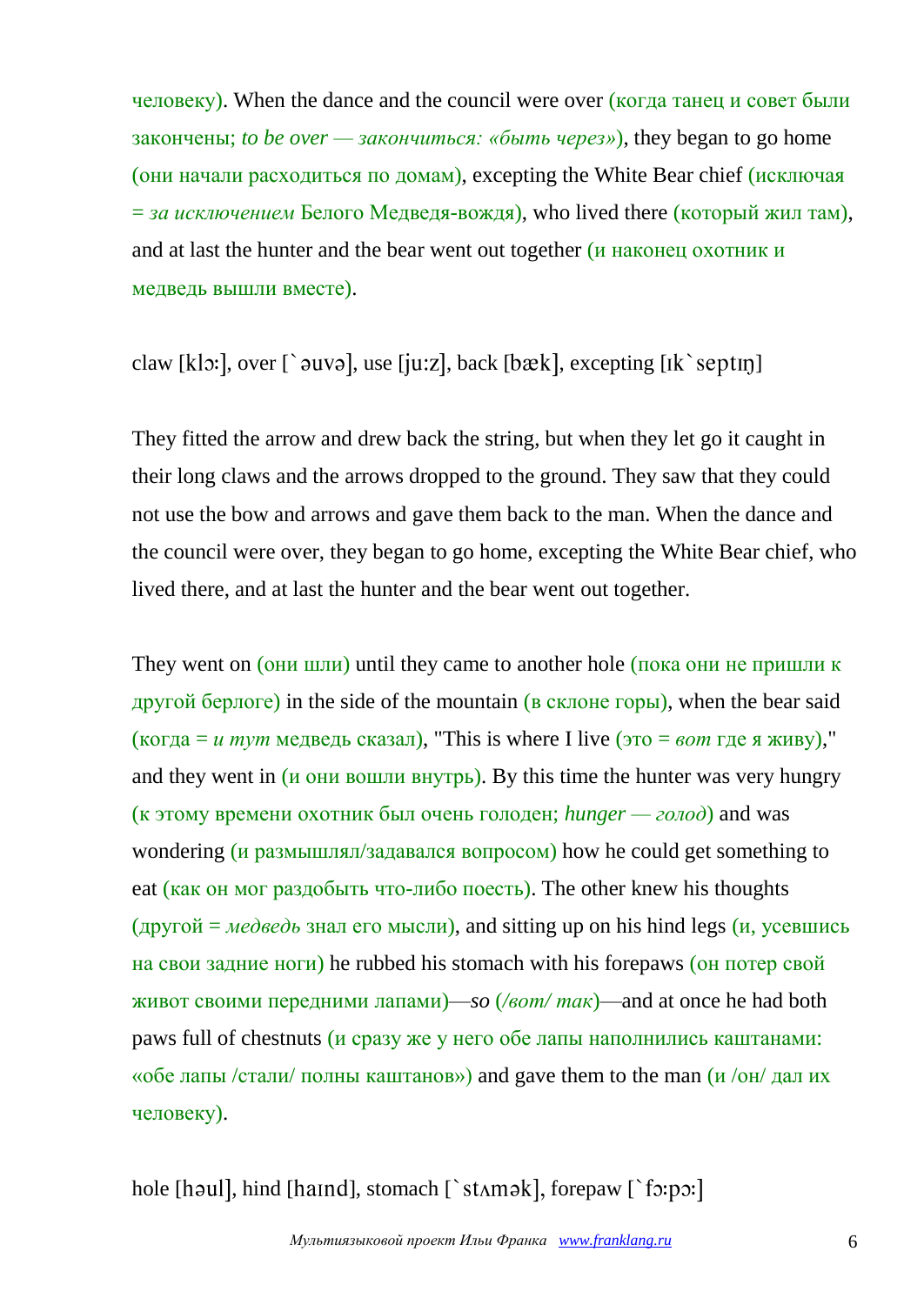They went on until they came to another hole in the side of the mountain, when the bear said, "This is where I live," and they went in. By this time the hunter was very hungry and was wondering how he could get something to eat. The other knew his thoughts, and sitting up on his hind legs he rubbed his stomach with his forepaws—*so*—and at once he had both paws full of chestnuts and gave them to the man.

He rubbed his stomach again (он потер свой живот снова)—*so* (*вот так*)—and had his paws full of huckleberries (и его лапы наполнились черникой), and gave them to the man  $\left(\frac{u}{\text{OH}}\right)$  дал их человеку). He rubbed again (он потер снова)—*so* (*вот так*) —and gave the man both paws full of blackberries (и дал/протянул человеку обе лапы, полные ежевики). He rubbed again (он потер снова)—*so* (*вот так*) —and had his paws full of acorns (и его лапы наполнились желудями), but the man said (но человек сказал) that he could not eat them (что он не мог есть их), and that he had enough already (и что он съел: «имел = получил» уже достаточно).

full [ful], already  $[3:]$  redi]

He rubbed his stomach again—*so*—and had his paws full of huckleberries, and gave them to the man. He rubbed again—*so* —and gave the man both paws full of blackberries. He rubbed again—*so* —and had his paws full of acorns, but the man said that he could not eat them, and that he had enough already.

The hunter lived in the cave with the bear all winter (охотник жил в пещере с медведем всю зиму), until long hair like that of a bear (пока длинные волосы, как те, /что/ у медведя; *until — /до тех пор/ пока /не/*) began to grow all over his body (/не/ начали расти по всему его телу) and he began to act like a bear ( $\mu$  он /не/ начал вести себя как медведь); but he still walked like a man (но он все еще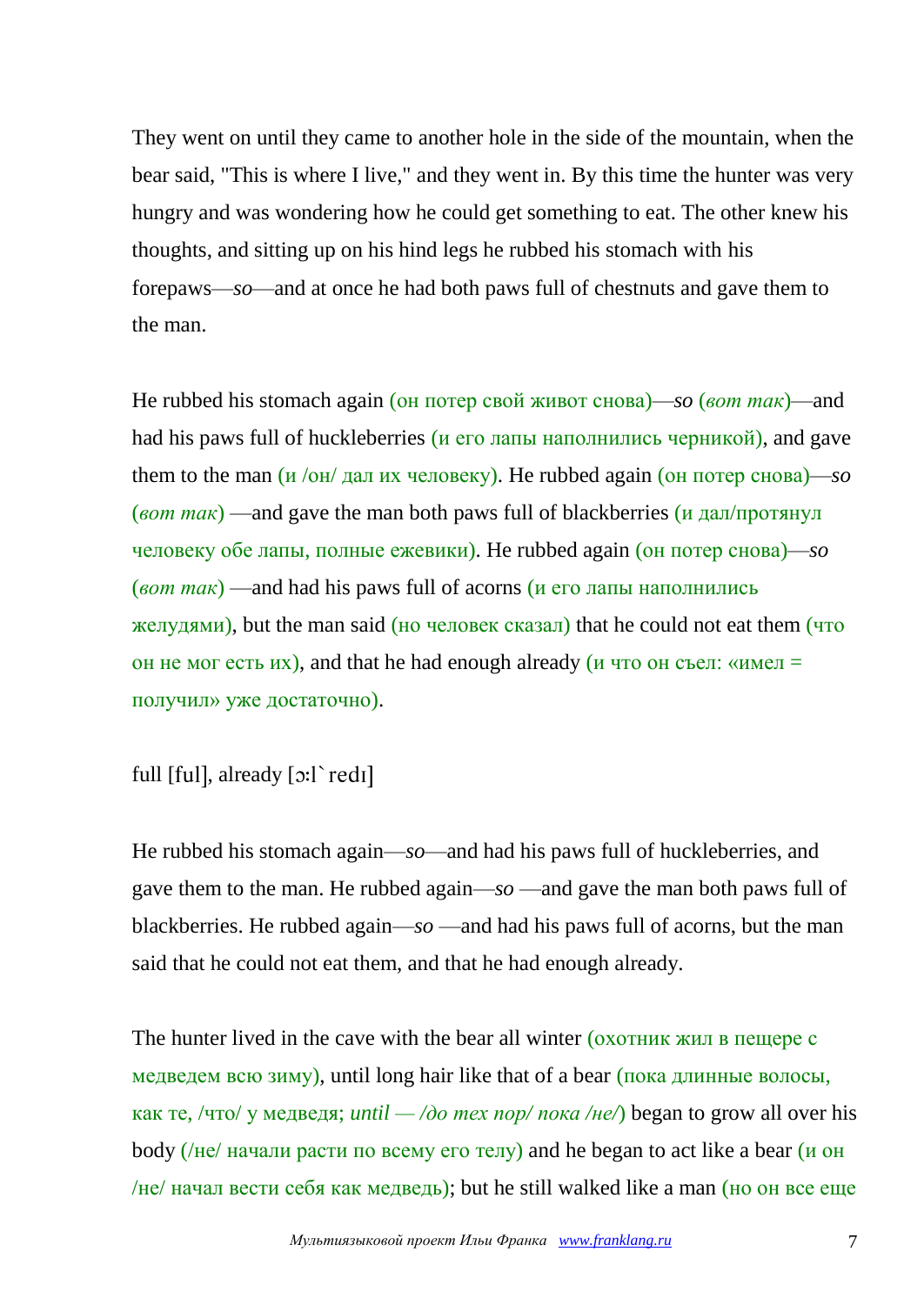ходил, как человек). One day in early spring the bear said to him (однажды ранней весной медведь сказал ему), "Your people down in the settlement (твой народ внизу в поселке; *to settle — поселяться, устраиваться*) are getting ready for a grand hunt in these mountains (готовится к великой охоте в этих горах), and they will come to this cave  $(u$  они придут в эту пещеру) and kill me  $(u$  $\overline{y}$ бьют меня) and take these clothes from me (и заберут эти одежды у меня)" he meant his skin (он имел в виду свою шкуру; *to mean*)—"but they will not hurt you (но они не причинят тебе вреда) and will take you home with them  $(u)$ заберут тебя домой с ними = с собой)."

walk [wo:k], settlement [`setlmont], clothes [kloudz]

The hunter lived in the cave with the bear all winter, until long hair like that of a bear began to grow all over his body and he began to act like a bear; but he still walked like a man. One day in early spring the bear said to him, "Your people down in the settlement are getting ready for a grand hunt in these mountains, and they will come to this cave and kill me and take these clothes from me"—he meant his skin—"but they will not hurt you and will take you home with them."

The bear knew (медведь знал) what the people were doing down in the settlement (что люди делали внизу в поселке) just as he always knew (как он всегда знал) what the man was thinking about ( $\sigma$  чем думал человек). Some days passed (несколько дней прошло) and the bear said again (и медведь сказал снова), "This is the day when the Topknots will come to kill me (это день, когда Пучковолосые придут убить меня; *topknot — пучок волос на голове, хохолок; top — верхушка; макушка; knot — узел*), but the Split-noses will come first and find us (но Расщепленные Носы придут первые и найдут нас). When they have killed me (когда они убьют меня) they will drag me outside the cave (они вытащат меня наружу /из/ пещеры) and take off my clothes (и снимут мою одежду) and cut me in pieces (и разрежут меня на кусочки). You must cover the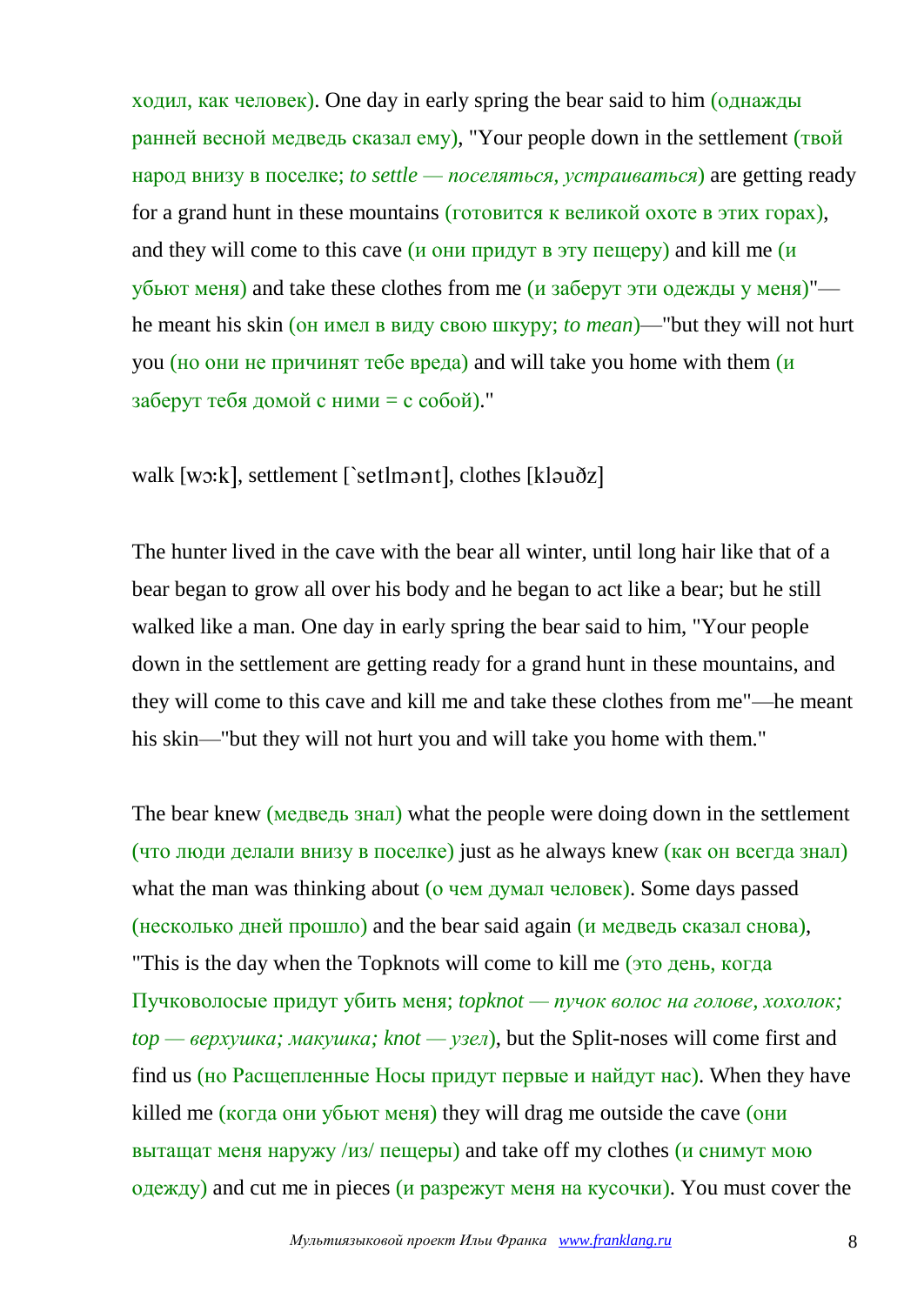blood with leaves (ты должен засыпать кровь листьями; *to cover покрывать*), and when they are taking you away (и когда они будут забирать тебя прочь) look back (посмотри назад) after you have gone a piece (после того, как ты отойдешь на некоторое расстояние; *piece — кусок, штука; некоторое количество*) and you will see something (и ты кое-что увидишь)."

find  $[$ faind $]$ , knot  $[$ n $\circ$ t $]$ , outside  $[$  aut`said $]$ , piece  $[p$ i:s $]$ , blood  $[b$ l $\circ$ d $]$ 

The bear knew what the people were doing down in the settlement just as he always knew what the man was thinking about. Some days passed and the bear said again, "This is the day when the Topknots will come to kill me, but the Splitnoses will come first and find us. When they have killed me they will drag me outside the cave and take off my clothes and cut me in pieces. You must cover the blood with leaves, and when they are taking you away look back after you have gone a piece and you will see something."

Soon they heard the hunters coming up the mountain (вскоре они услышали, как охотники поднимались в горы; *to hear*), and then the dogs found the cave (и затем собаки нашли пещеру; *to find*) and began to bark (и начали лаять). The hunters came and looked inside (охотники пришли и заглянули внутрь) and saw the bear (и увидели медведя) and killed him with their arrows (и убили его своими стрелами). Then they dragged him outside the cave (затем они вытащили его наружу /из/ пещеры) and skinned the body (и сняли шкуру с его тела; *to skin — снимать шкуру; skin — кожа; шкура*) and cut it in quarters to carry home (и разрезали его на четвертины, чтобы нести домой). The dogs kept on barking (собаки продолжали лаять) until the hunters thought (пока охотники не подумали; *to think*) there must be another bear in the cave (/что/ там должен быть еще один медведь в пещере). They looked in again (они заглянули внутрь снова) and saw the man away (и увидели человека вдали) at the farther end (у дальнего конца).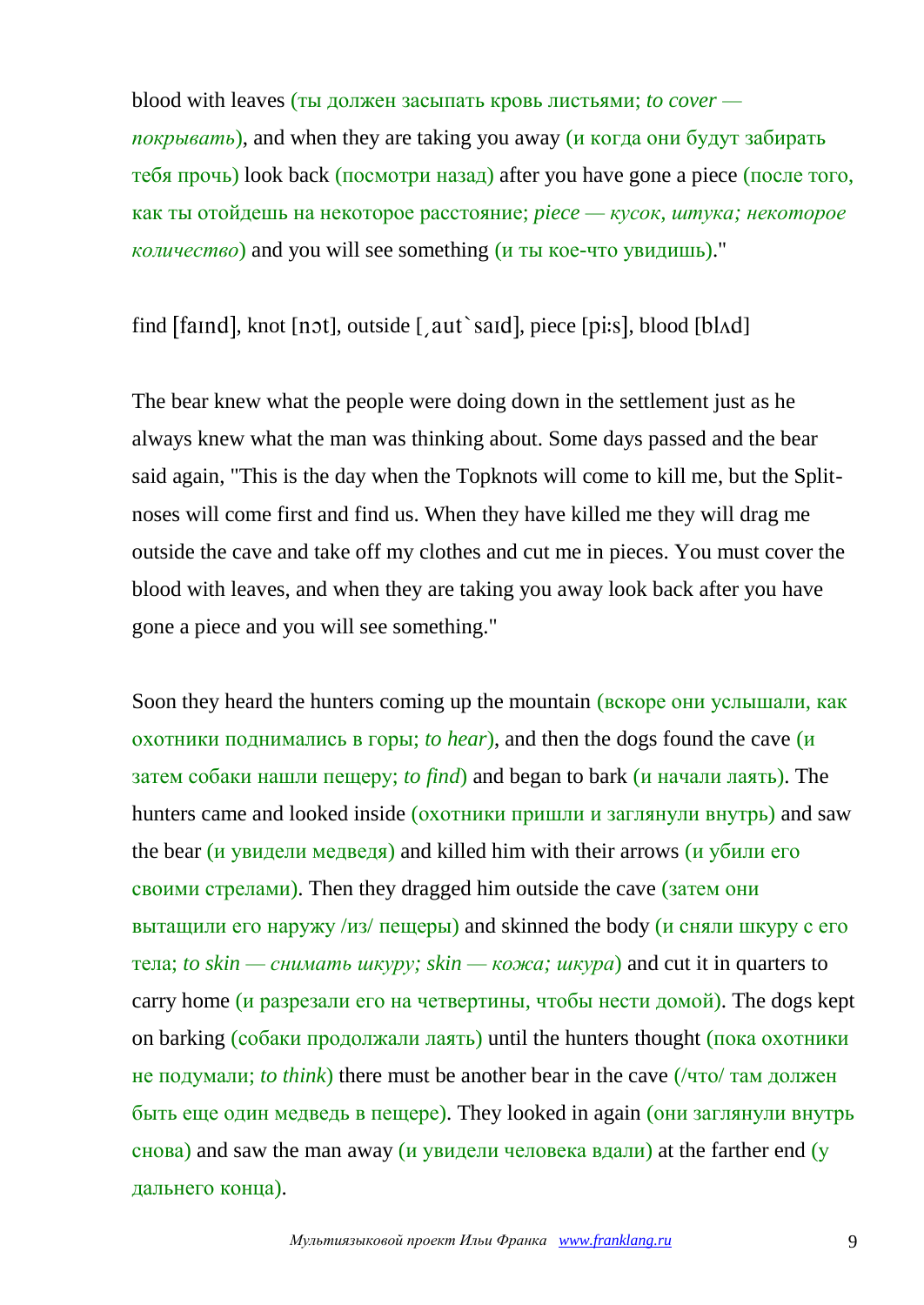# quarter [` $kw$ :tə], bark [ $ba: k$ ], farther [` $fa: \delta$ ə]

Soon they heard the hunters coming up the mountain, and then the dogs found the cave and began to bark. The hunters came and looked inside and saw the bear and killed him with their arrows. Then they dragged him outside the cave and skinned the body and cut it in quarters to carry home. The dogs kept on barking until the hunters thought there must be another bear in the cave. They looked in again and saw the man away at the farther end.

At first they thought it was another bear (вначале они подумали: это был еще один медведь) on account of his long hair (из-за его длинных волос; *on account of — из-за, вследствие*), but they soon saw (но они вскоре увидели) it was the hunter (/что/ это был охотник) who had been lost the year before (который был потерян = *потерялся* /за/ год перед этим; *to lose*), so they went in (поэтому они вошли) and brought him out (и вывели его наружу; *to bring out — выводить /наружу/*). Then each hunter took a load of the bear meat (затем каждый охотник) взял ношу медвежьего мяса; *load — груз, тяжесть, ноша*) and they started home again (*и* они отправились домой опять), bringing the man and the skin with them ( $\gamma$ нося/ $\gamma$ водя = *забрав* человека и шкуру с собой). Before they left (прежде чем они ушли; *to leave — оставлять, покидать; уходить*) the man piled leaves over the spot (человек навалил листья над местом; *to pile складывать, сваливать в кучу; pile — куча, груда, стопка*) where they had cut up the bear (где они разрезали медведя), and when they had gone a little way  $(u)$ когда они отошли немного) he looked behind (он посмотрел назад) and saw the bear rise up out of the leaves (и увидел, /как/ медведь поднялся из листьев), shake himself (отряхнулся), and go back into the woods (и пошел назад в лес).

behind [b1`haind], leaves [li:vz], shake [feik]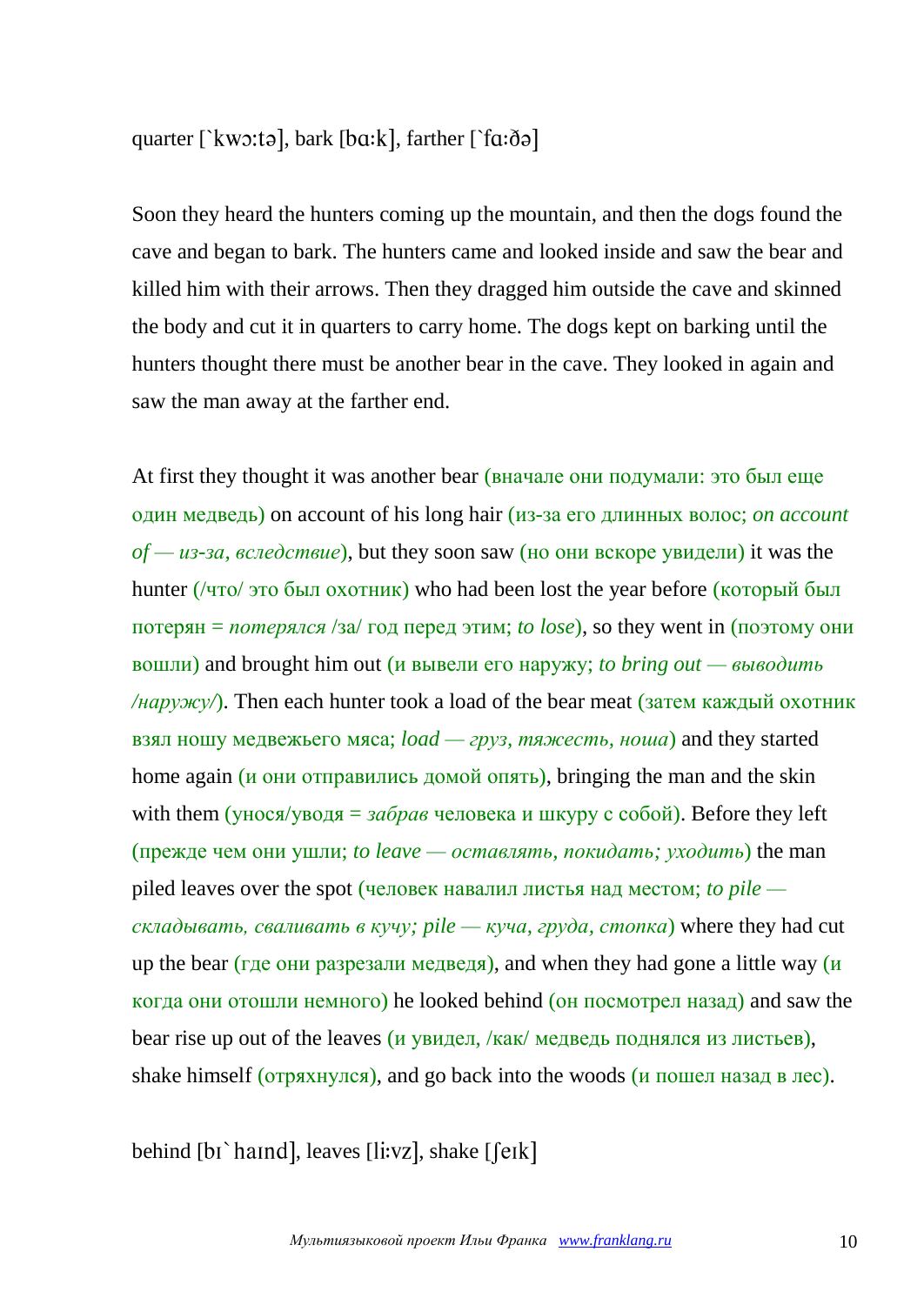At first they thought it was another bear on account of his long hair, but they soon saw it was the hunter who had been lost the year before, so they went in and brought him out. Then each hunter took a load of the bear meat and they started home again, bringing the man and the skin with them. Before they left the man piled leaves over the spot where they had cut up the bear, and when they had gone a little way he looked behind and saw the bear rise up out of the leaves, shake himself, and go back into the woods.

When they came near the settlement (когда они подошли близко к поселку) the man told the hunters (человек сказал охотникам) that he must be shut up (что он должен быть заперт) where no one could see him (где никто не мог бы увидеть  $\epsilon$ го), without anything to eat or drink (без чего-либо поесть и попить = без еды и питья) for seven days and nights (на семь дней и ночей), until the bear nature had left him (пока медвежья сущность не покинет его; *nature — сущность, основное свойство; характер, нрав, натура*) and he became like a man again (и он /не/ станет снова как человек). So they shut him up alone in a house (поэтому они заперли его одного в доме) and tried to keep very still about it  $(u)$ постарались держаться очень тихо = *молчать* по этому /поводу/), but the news got out (но новость стала известной: «выбралась»; *to get out*) and his wife heard of it (и его жена услышала о ней; *to hear*).

seven [sevn], nature  $\lceil \n\rceil$  nett[a], heard [ha:d]

When they came near the settlement the man told the hunters that he must be shut up where no one could see him, without anything to eat or drink for seven days and nights, until the bear nature had left him and he became like a man again. So they shut him up alone in a house and tried to keep very still about it, but the news got out and his wife heard of it.

She came for her husband (она пришла за своим мужем), but the people would